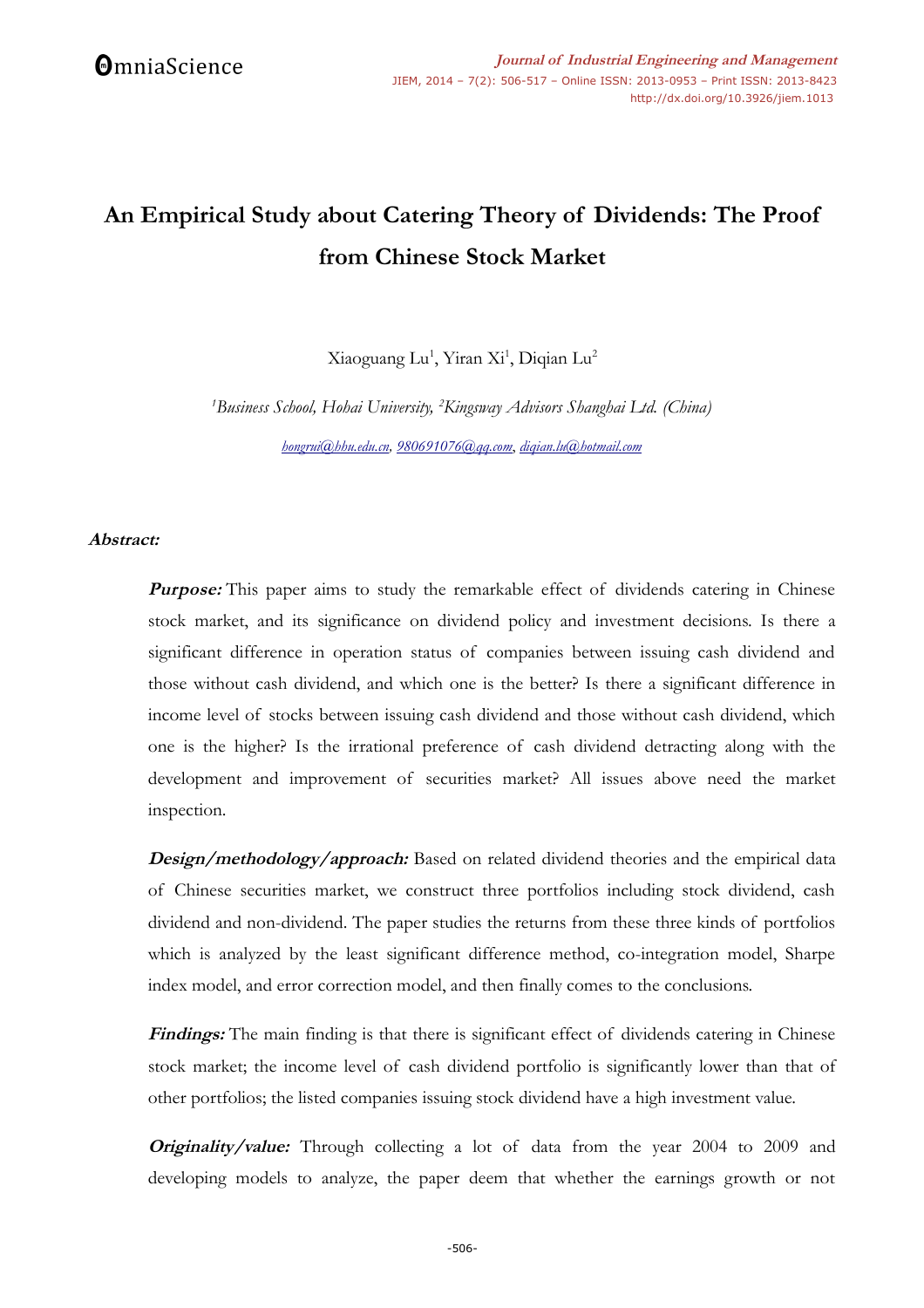determines the dividend policy of listed companies, and that stock dividend is the natural choice for those listed companies which have sustainable development advantages.

**Keywords:** dividend policy, catering theory of dividends, stock dividend, least significant difference method, sharpe index model, co-integration, error correction model

### **1. Introduction**

Dividend is a payment made by a corporation to its shareholders. Generally, according to their financial situations and development needs, the listed companies make decisions about whether to issue dividends, in what way and what amount to pay. The decision of dividend is one of the many significant financial decisions of joint-stock companies, which is called 'dividend policy'. Dividend policy studies not only the ratio between companies' retained earnings and ordinary shares dividend payments, but also the dividend payment. Ordinary dividend payments include cash dividend, stock dividend, stock repurchase and stock split. Stock repurchase means that through reacquiring its own stocks, listed companies distribute profits to their shareholders. Stock split represents that through splitting the stock shares, listed companies increase the number of shares without decreasing the total shareholders' equity. Thus, it decreases the stock exchange price and improves the market liquidity. But stock repurchase and stock split are not implement in Chinese securities market. So cash dividend and stock dividend are two basis dividend payments of listed companies. Based on the market performance of Chinese listed companies, this paper classifies dividend policy into cash dividend, stock dividend and non-dividend.

Research by Fisher Black (1976) presented that paying dividend is an extremely delicate work, just like playing an extremely difficult jigsaw puzzle game. All the time, people cannot put its every part together to see its truth face. Research by Brealey and Myers (2002) regarded this research as one of ten unsolved financial problems, and difficult research work are waiting for people to complete.

Research by Lintner (1956) showed that listed companies always used the past dividend policy as a datum point, and they did not want to decrease dividend in general occasions. Then it got the conclusion that company managers have an appropriate dividend payout ratio, and also had the dividend partial adjustment model. This model acted as a basis empirical model which provided a fundamental theoretical framework and the measurement model for this scientific research. Research by Long (1978) showed the catering theory of dividends. It indicated that investors for reaction of listed companies issuing cash dividend and stock dividend was different. Stock issuing cash dividend usually gained more support, while the market response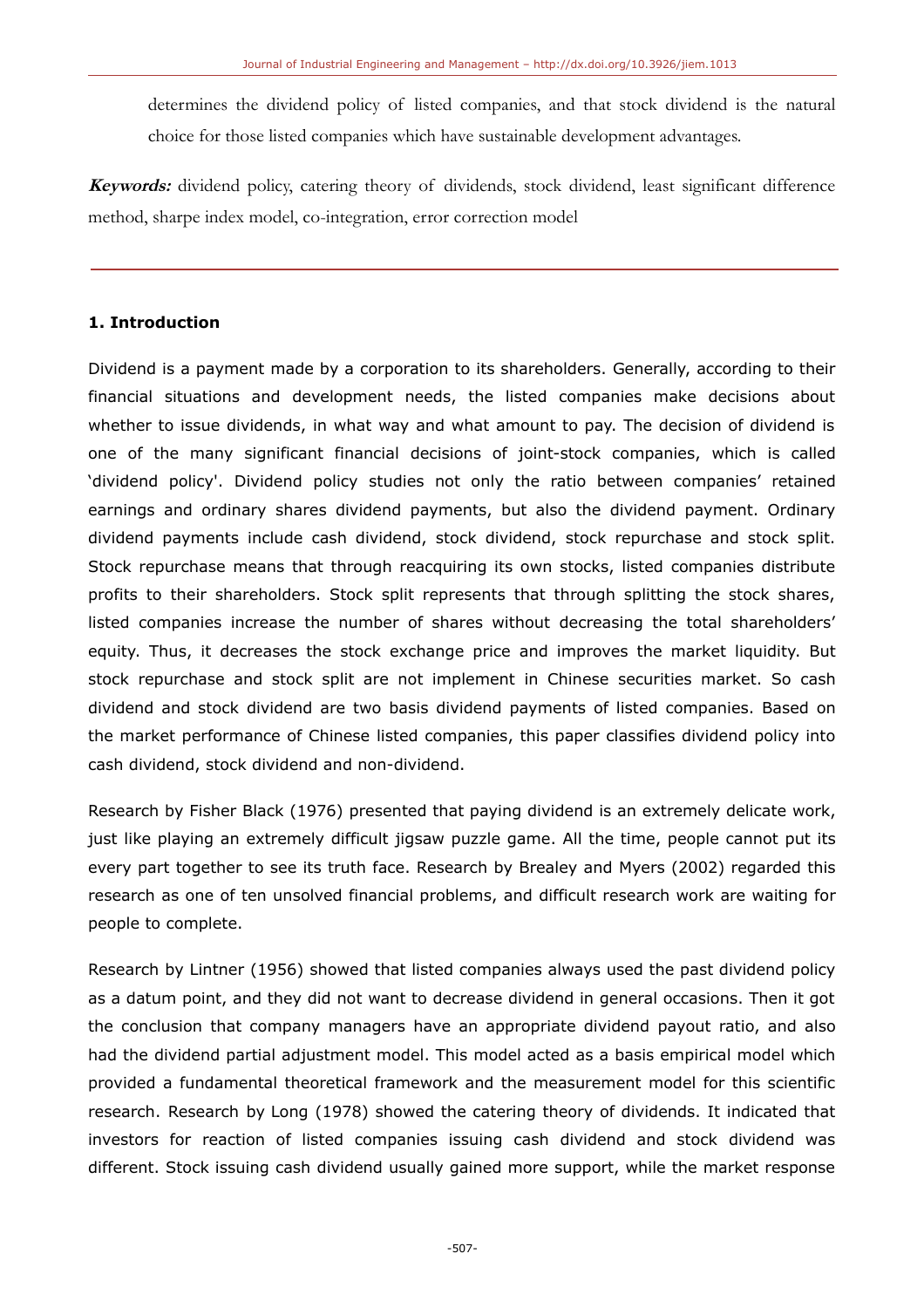of stock issuing stock dividend was relatively passive. As long as the company had the ability of issuing cash dividend, it would cater to investors' preference to issue cash dividend.

According to the disappearing dividends in the securities market and the unpopularity of companies with maintaining cash dividend, research by Baker and Wurgler (2004a, 2004b, 2006) putted forward the catering theory of dividends. It holds that the need of cash dividend by the investors leads to price fluctuations. Premium dividend came from the stock price and the issuance of cash dividend, and affected the choice of company's dividend policy. When the companies decide the dividend policy, they tend to meet the investor's demand. If the investors prefer cash dividend, the listed company will issue cash dividend; if not, the listed company will stop it. Therefore, the change of dividend policy reflects the change of investors' preference; the company adjusts the dividend policy to cater to investor's demand. Through the development process of catering theory of dividends, the preference for cash dividend took great advantage in the last century. Since this century, the proportion of all kinds of fund and other professional investors has been increasing, and the stock market has been more mature. Meanwhile, instead of preference for cash dividend, the preference for stock dividend plays an important role. As the market tending to be relatively rational, it gradually recognizes that the stock dividend reflects the attributes of listed companies' performance.

Is there a significant difference in operation status of companies between issuing stock dividend and those without stock dividend, and which one is the better? Is there a significant difference in income level of stocks between issuing stock dividend and those without stock dividend, which one is the higher? Is the irrational preference for cash dividend detracting along with the development and improvement of securities market? These series of problems all need market inspection. Therefore, this is what the current study aims to investigate.

Based on the detailed research of foreign literature, this paper puts forward the hypothesis that the listed companies with stock dividend have a good investment value. According to empirical data of listed companies in Shanghai Stock Exchange and Shenzhen Stock Exchange, this paper categories these companies into three samples by their dividend policies including stock dividend, cash dividend and non-dividend. Then we make empirical study with cointegration model, Sharpe index model, and error correction model.

The main contribution of this paper is the conclusions from the falsifiability empirical study: there is a significant dividends catering in Chinese stock market; the income level of cash dividend portfolios is obviously lower than that of those with stock dividend and non-dividend; the listed companies issuing stock dividend have high investment value for its ideal operation status; stock investment income fluctuates around its basic value; the growth of listed companies decides the choice of dividend policy. Stock dividend is the natural choice of strong companies.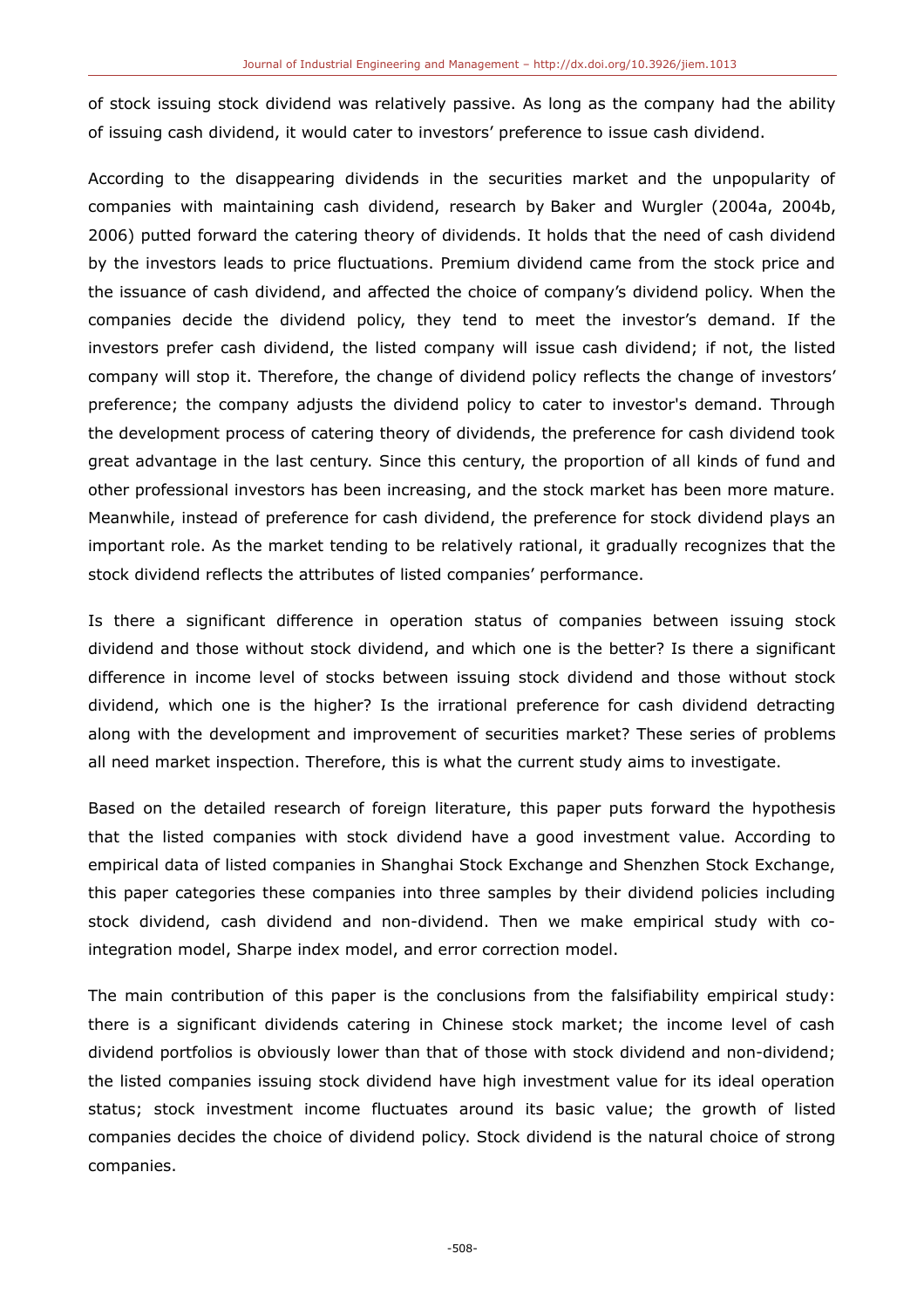#### **2. Hypotheses and Empirical Design**

The companies which issue stock dividend, cash dividend and non-dividend are all in the same stock market. But the stock returns from different dividend portfolios are different. The dividend policy depends on the operating status, profitability level, the stage of development, income rate and so on. Different policies can reflect the difference of their companies operating situation. What's more, there are significant co-integration relationships between the stock returns from different dividend policies and market risk premium. Therefore, to begin with, we can use the least significant difference method to test whether there are significant differences between stock returns from different dividend policy portfolios. Then we can establish the longterm equilibrium measurement model between market risk premium and stock returns from three different dividend policies. This model can reflect dividend policies' sensitivity to market risk premium and the excess earnings of three kinds of portfolios. Finally, we can also build error correction model to reflect short-term volatility and self-correcting features of three different stock returns around the market risk premium. Thus, we can conclude the hypothesis: Stock returns from different dividend policies have significant differences in the characteristic of long-term equilibrium and that of short-term volatility. So we also get five deductions: listed companies with different dividend policies have significant differences in the t test of least significant difference method; listed companies with different dividend policies have significant difference in the coefficient β of sharp index model; listed companies with different dividend policies have significant differences in the coefficient α of sharp index model; listed companies with different dividend policies have significant differences in the coefficient γ of error correction model; listed companies with different dividend policies have significant differences in the coefficient λ of error correction model.

Research by Johansen (1992, 1995) proposed multiple co-integration vector test method, which was based on maximum likelihood estimation method, namely Johansen co-integration test method. We adopt this method to test the co-integration relationship between the three different stock returns and the market portfolio returns. It also avoids the pseudo regression to lay the foundation for the long-term equilibrium model and error correction model.

The long-term equilibrium model of three different stock returns to the market portfolio returns is constructed with the sharp single index model, which is proposed by William Sharpe (1963). Based on the former model, we construct the error correction model of three different stock returns to the market portfolio returns. Through the elastic level (the coefficient  $\gamma$  to reflect) and the modified strength (the coefficient  $\lambda$  to reflect), we study the differences among the three stock returns.

This paper takes the normal listed companies from non-financial sectors of China as the research entity. After eliminating financial, ST and \*ST classes, it regards all the A shares of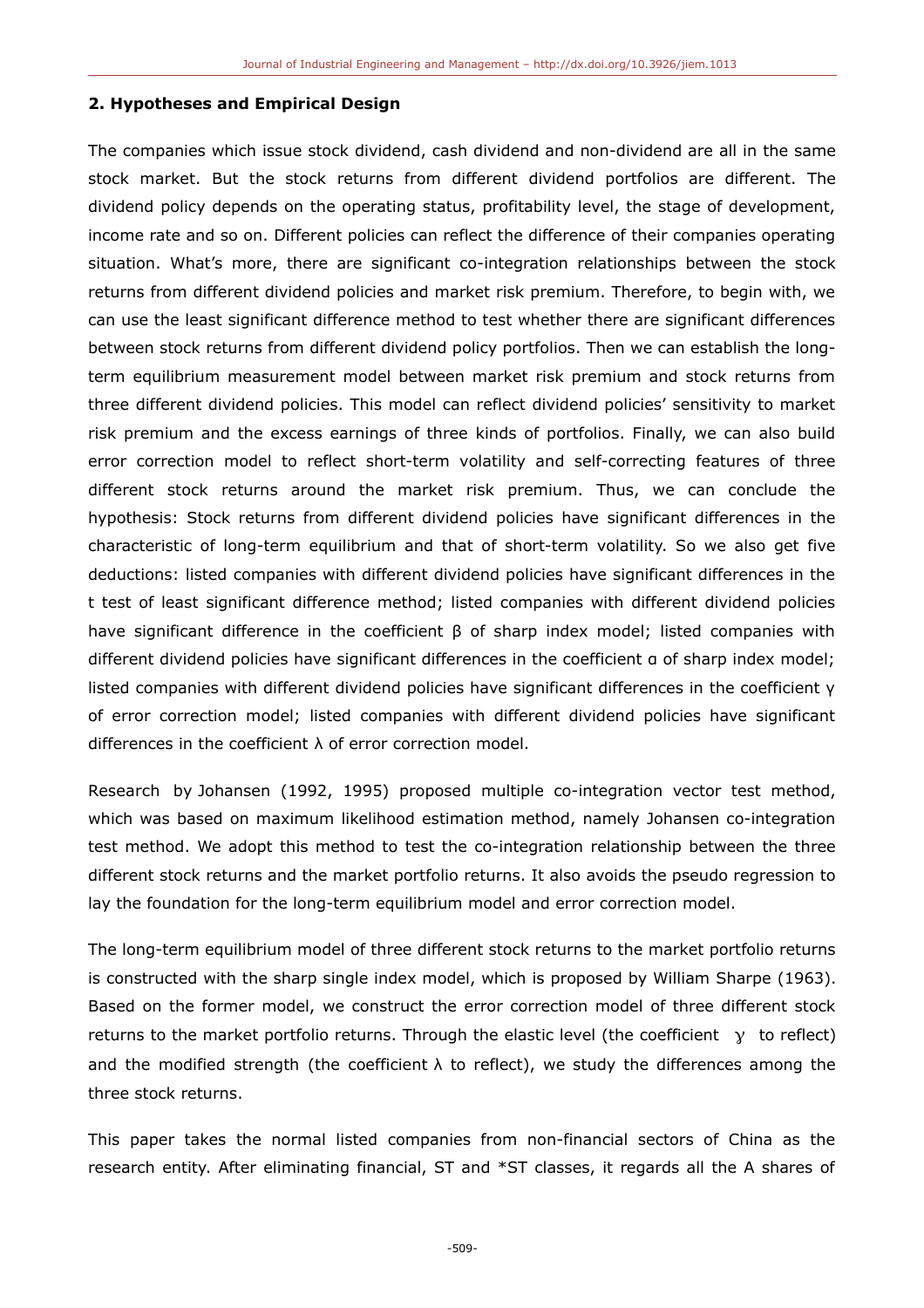the China Shanghai stock exchange and Shenzhen stock exchange as the sample space. The time span of the samples starts from December 31, 2004 to December 31, 2009.

According to the stock portfolios of three different dividend policies, we separately calculate their comprehensive indexes of the stock price, which refer to the dividend index. It can reflect general changes of three kinds of price levels: IS, IC and IN. IS represents the composite price index of stock dividend portfolios; IC represents the composite price index of cash dividend portfolios; IN represents the composite price index of non-dividend portfolios. Eliminating the financial stocks, we obtain our sample stocks to calculate the CSI 300 Non-Financial Index, which is recorded as  $I_{300}$ . Based on the three dividend indexes, we use the first-order logarithmic difference of the dividend index to calculate the time series data of different dividend policy portfolios' comprehensive return on investment, respectively.  $R_{IS}$  means investment portfolio returns from stock dividend;  $R_{IC}$  means investment portfolio returns from cash dividend;  $R_{IN}$  means investment portfolio returns from non-dividend. Meanwhile, we adopt the same method to obtain Shanghai and Shenzhen 300 non-financial index. And its result is recorded as  $R_{300}$ . Taking investment portfolio returns  $R_{IS}$  for example; we get the sharp single index model:

$$
R_{K,t} = \alpha + \beta R_{m,t} + \varepsilon_t \tag{1}
$$

In Formula (1), *Rm* refers to the market investment portfolio returns, which adopt the returns from Shanghai and Shenzhen 300 non-financial index R300. *ε<sup>t</sup>* represents residual term, which

obeys the normal distribution with zero of mathematical expectation and  $\sigma_{\varepsilon}^2$  of variance. α symbolizes the intercept of sharp single index model, which reflects the unsystematic risk premium of asset portfolios or securities. If the number of α is distinctively positive, the asset portfolios or securities will have excess earnings. β stands for the slope of sharp single index model, which indicates the elasticity of asset portfolios or securities to the market investment portfolio returns.

This empirical study employs the sharp single index model. Based on the market investment portfolio returns, we construct the long-term equilibrium models of  $R_{IS}$ ,  $R_{IC}$  and  $R_{IN}$ . The data may reflect the elasticity of the different stock portfolios to the market investment portfolio returns and the characteristics and differences of their excess earnings.

Research by Congjun (2012) proposed that the error correction model was the econometric model which had a particular form. According to Engel-Granger theorem proposed by Engle and Granger (1987), if the co-integration relationship exists in a set of variables, their shortterm non-equilibrium relationship will always has an error correction model, which means that the co-integration regression always can be converted to the error correction model. Taking  $R_{IS}$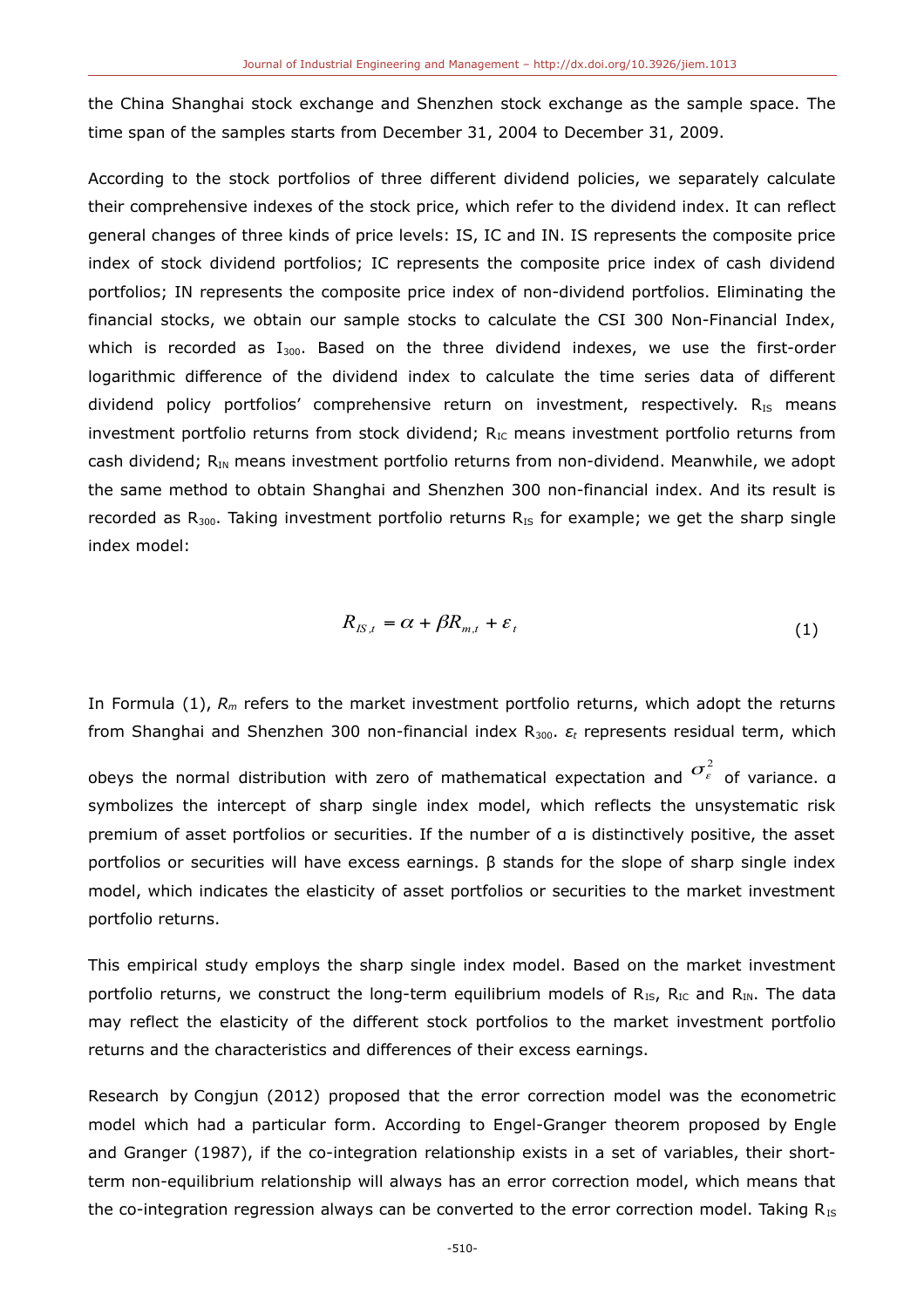for example, the error correction model of stock dividend portfolio is:

$$
\Delta R_{IS,t} = c + \gamma \Delta R_{m,t} + \lambda e cm_{t-1} + e_t \tag{2}
$$

In Formula (2), *et* refers to the residual term of the error correction model. *c* means the intercept of the model. *ΔRm* represents the first-order difference of the market investment portfolio returns, reflecting its growth.  $\gamma$  stands for the regression coefficient of the increment of market portfolios returns *ΔRm*. *ecmt-1* symbolizes the error correction term; *λ* means the slope of the error correction model, suggesting the negative feedback attribute of the system. If co-integration relationship exists among variables and long-term equilibrium property is established, the error coefficient is negative.

Based on the sharp single index model of  $R_{IS}$ ,  $R_{IC}$  and  $R_{IN}$ , this empirical study constructs the error correction model to reflect the characteristics of the short-term fluctuation and those of error correction. We use the results to study the characteristics and differences of the three different policy portfolio returns.

The following empirical analysis starts from a twofold view: stock investment portfolio returns and sharp single index model.

### **3. The Empirical Study**

According to three dividend indexes, this empirical study separately calculates the comprehensive stock returns from three different dividend policies:  $R_{IS}$ ,  $R_{IC}$  and  $R_{IN}$ , with the first-order logarithmic difference method. The different investment income directly reflects the operating status and market performance of listed companies with different dividend policies. Table 1 is the statistics including mean, standard deviation and dispersion coefficient of  $R_{IS}$ ,  $R_{IC}$ and  $R_{\text{IM}}$ .

| statistics             | ${\bf R}_{\rm IS}$ | $\mathsf{R}_{\mathrm{IC}}$ | $\mathsf{R}_{\texttt{IN}}$ |
|------------------------|--------------------|----------------------------|----------------------------|
| mean                   | 0.001435           | 0.000941                   | 0.000998                   |
| standard               | 0.022907           | 0.021649                   | 0.021930                   |
| dispersion coefficient | 15.963066          | 23,006376                  | 21.973948                  |

Table 1. The statistical description of the stock returns from three dividend policies

Among the mean of the stock returns from three dividend policies, the mean level of the stock returns from stock dividend portfolio ( $R_{IS}$ ) is 0.001435, which is significantly higher than that from cash dividend portfolio ( $R_{IC}$ ) and that from non-dividend portfolio ( $R_{IN}$ ); at the same time,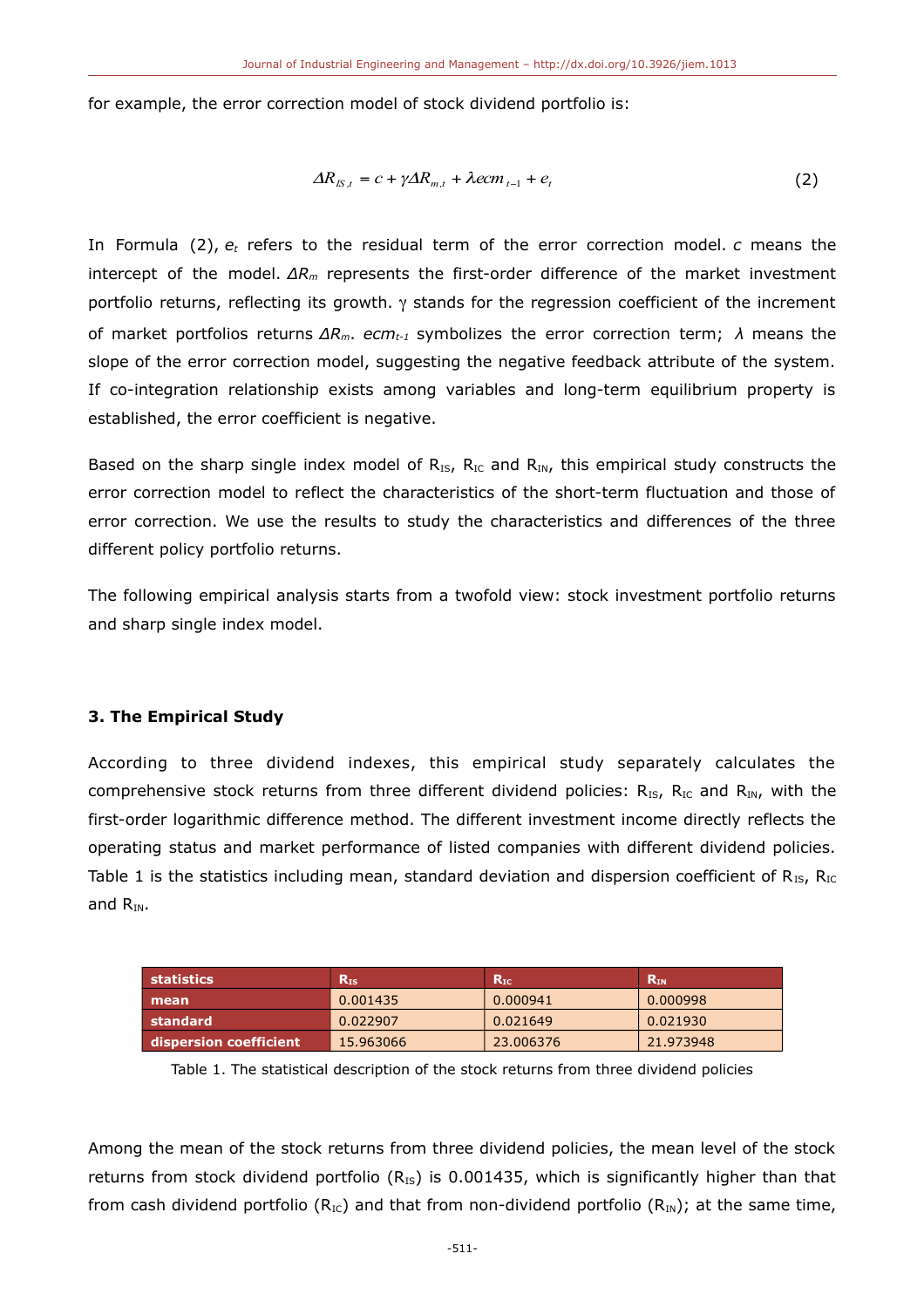the differences between  $R_{IC}$  and  $R_{IN}$  is very small. The results indicate that the operating status and market performance of the listed companies issuing stock dividend are better than that of the companies issuing cash dividend and non-dividend companies.

Analyzing the dispersion coefficient of stock returns from three stock dividend policies, we can see that the dispersion coefficient of stock dividend portfolio ( $R_{IS}$ ) is obviously lower than that of cash dividend portfolio ( $R_{IC}$ ) and that of non-dividend portfolio( $R_{IN}$ ); what's more, there is a slightly differences between  $R_{IC}$  and  $R_{IN}$ . The consequences show that the stock returns from stock dividend portfolio  $(R_{IS})$  not only has a high mean level, but also has a small dispersion degree. Furthermore, it indicates that the operating status and market performance of listed companies issuing stock dividend policy are better than those of the other kinds of listed companies.

In order to get the result of differences among the stock returns from three dividend policies, three different dividend policy portfolios ( $R_{IS}$ ,  $R_{IC}$  and  $R_{IN}$ ) are formed three t test groups. Using the least significant difference method to test the mean differences of every group to see whether there are significant differences between them. Table 2 is the results of t test.

| t test group     |                                 | mean difference | T test(Prob.)         |
|------------------|---------------------------------|-----------------|-----------------------|
| the first group  | $R_{IS}$ – $R_{IC}$             | 0.000495        | 2.218575 (0.026700)   |
| the second group | $R_{IS} - R_{IN}$               | 0.000437        | 1.557053 (0.119719)   |
| the third group  | $R_{\text{IC}} - R_{\text{IN}}$ | $-0.000058$     | $-0.266652(0.789783)$ |

Table 2. The t test of stock returns from three dividend policies

In the first group of  $R_{IS}-R_{IC}$ , the mean difference between the stock returns from stock dividend portfolio ( $R_{IS}$ ) and that from cash dividend portfolio ( $R_{IC}$ ) is 0.000495. What's more, the p value of t tests in the first groups is 0.026700, which belongs to the small probability event. It has the refusal of null hypothesis that the differences between different dividend policy portfolios are zero. Thus, the return of stock dividend portfolio is significantly higher than that of cash dividend portfolio.

Therefore, the stock returns from listed companies with different dividend policies exists significant differences, and the stock returns from the stocks issuing stock dividend policy is obviously higher.

Then using Johansen co-integration test methods, as well as the related algorithms given by MacKinnon, Haug and Michelis (1999), this empirical adopts the dependent variable ( $R_{IS}$ ,  $R_{IC}$ ,  $R_{IN}$  and  $R_{300}$ ) of Sharpe index model to make multivariate co-integration analysis.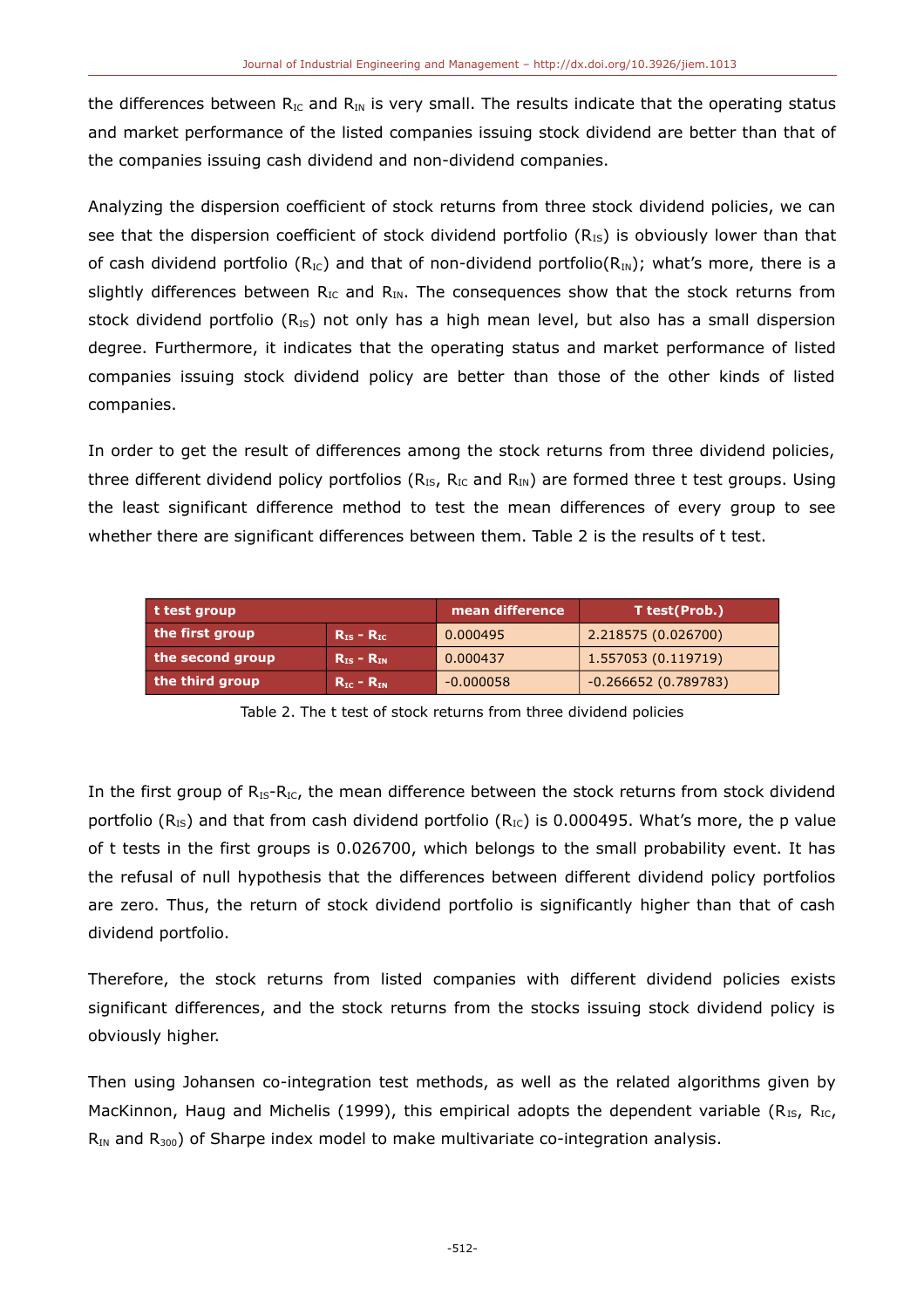In order to meet the need of fitting sharp single index long-term equilibrium model and error correction model, this empirical study makes co-integration analysis of  $R_{IS}$ ,  $R_{IC}$ , and  $R_{IN}$ , with R<sub>300</sub> respectively. The results are shown in table 3.

| Hypothesized No. of CE(s) | <b>Trace Statistic (Prob.)</b> | <b>Max-Eigen Statistic(Prob.)</b> |  |  |
|---------------------------|--------------------------------|-----------------------------------|--|--|
| $R_{IS}$                  |                                |                                   |  |  |
| <b>None</b>               | 432.4293 (0.0001)              | 238.0481 (0.0001)                 |  |  |
| At most 1                 | 194.3812 (0.0000)              | 194.3812 (0.0000)                 |  |  |
| $R_{\rm IC}$              |                                |                                   |  |  |
| <b>None</b>               | 427.3153 (0.0001)              | 235.4165 (0.0001)                 |  |  |
| At most 1                 | 191.8988 (0.0000)              | 191.8988 (0.0000)                 |  |  |
| $R_{IN}$                  |                                |                                   |  |  |
| <b>None</b>               | 411.3901 (0.0001)              | 222.9402 (0.0001)                 |  |  |
| At most 1                 | 188.4499 (0.0000)              | 188.4499 (0.0000)                 |  |  |

Table 3. The co-integration test of CSI300 non-financial index return

In table 3, the results refuse the null hypothesis when the number of co-integration relationship is zero and at most 1. It shows that the returns on investment of each dividend policy with the returns from Shanghai and Shenzhen 300 non-financial index have significant co-integration relationship. Therefore, we can eliminate pseudo regression problem to meet the need of fitting sharp single index long-term equilibrium model and error correction model.

Based on the co-integration relationship test, according to Formula  $(1)$ , we adopt R<sub>300</sub> as the market investment portfolio returns. And then we separately fit the sharp single index longterm equilibrium model of three different policy portfolios. Table 4 shows their regression estimators and test value.

| <b>statistics</b>         | $R_{IS}$       | $R_{\rm IC}$      | $R_{IN}$       |
|---------------------------|----------------|-------------------|----------------|
| $a$ (Prob.)               | 0.0004(0.0564) | $-0.0001(0.4535)$ | 0.0000(0.9897) |
| $\beta$ (Prob.)           | 1.0135(0.0000) | 0.9836(0.0000)    | 0.9490(0.0000) |
| <b>Adjusted R-square</b>  | 0.9121         | 0.9619            | 0.8725         |
| <b>F-statistic(Prob.)</b> | 12594.2300     | 30675.7900        | 8310.9400      |
|                           | (0.0000)       | (0.0000)          | (0.0000)       |

Table 4. The regression and test value of sharp single index model

In table 4, their p values (F-statistic) of the sharp single index model are all tending to zero. The minimum value of adjusted R-square is 0.8725, indicating that three sharp single index models are all significant and have better fitting effect.

In table 4, their p values (*β*) of three sharp single index model all tend to zero, indicating that the market investment portfolio returns have significant impact on their investment portfolio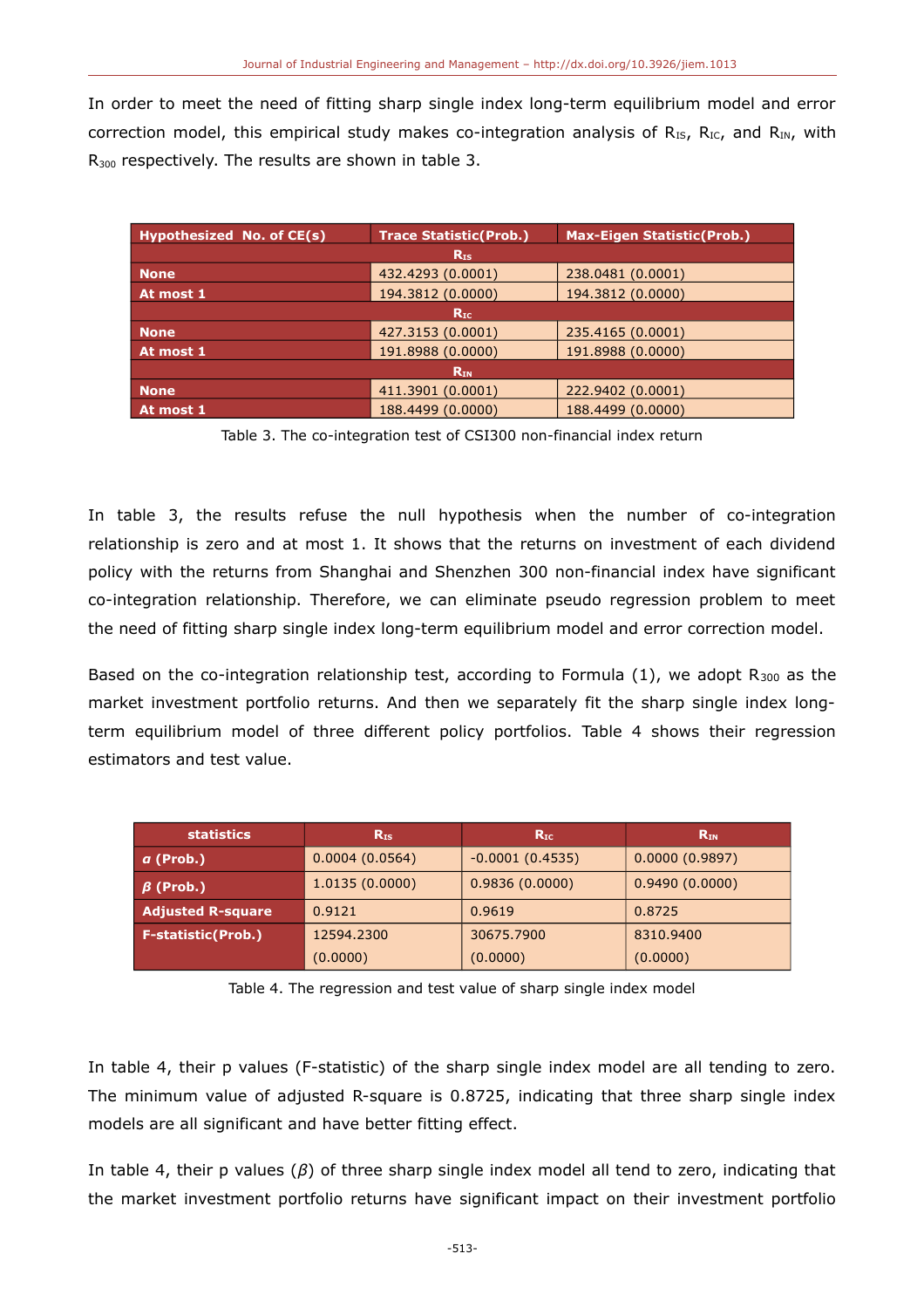returns. The system risk premium is the main factor of the change of the investment portfolio returns from the dividend policy. The coefficient β of stock dividend portfolio is 1.0135, which is the highest value and is the only one above 1 among the three dividend policy portfolios. It reflects that the stock dividend portfolio is sensitive to the change of the market investment portfolio returns. Meanwhile, the minimum value is the coefficient β value of non-dividend portfolio with 0.9490; the coefficient β value of cash dividend portfolio is in the intermediate position. However, both the value of cash dividend portfolio and non-dividend portfolio are all less than 1, suggesting that their dividend policy portfolios is relatively conservative to the change of the market investment portfolio returns.

Only the t test of regression constant α of stock dividend portfolio is at the 5.64% significant level and positive. The value of cash dividend portfolio and non-dividend portfolio are all not significant, so we cannot refuse the null hypothesis that the overall truth value is zero. Therefore, the excess earnings only exist in the stock dividend portfolios. The excess earnings of cash dividend portfolios and non-dividend portfolios tend to zero, which means they do not have significant excess earnings.

Thus, we can draw some conclusions: the coefficient  $\beta$  of sharp single index model among different dividend policy is significant; the coefficient α of that is distinctively different. The regression coefficient of sharp single index model of stock dividend is prominently larger; the coefficient α of that is significant.

From the Co-integration theory, we know that if there is a co-integration relationship, a longterm equilibrium relationship and short-term error correction relationship will exist among variables. Error correction model reflects the inherent law that the trajectory of things development astringes equilibrium level. Its specific performance is the self-adaptive process of closed-loop system under the negative feedback process.

Based on the long-term equilibrium, according to Formula (2), we separately fit the sharp single error correction model of three different policy portfolios. Table 5 shows their regression estimators and test values.

| statistics'               | $R_{IS}$           | $R_{\rm IC}$       | $R_{IN}$          |
|---------------------------|--------------------|--------------------|-------------------|
| $C$ (Prob.)               | 0.0000(0.9954)     | 0.0000(0.9962)     | 0.0000(0.9959)    |
| $\boxed{\gamma}$ (Prob.)  | 0.9946(0.0000)     | 0.9759(0.0000)     | 0.9320(0.0000)    |
| $\lambda$ (Prob.)         | $-0.8396(0.0000)$  | $-0.9299(0.0000)$  | $-0.7681(0.0000)$ |
| <b>Adjusted R-square</b>  | 0.9542             | 0.9807             | 0.9342            |
| <b>F-statistic(Prob.)</b> | 12632.1900(0.0000) | 30782.3900(0.0000) | 8607.8860(0.0000) |

Table 5. The regression and test value of sharp index error correction model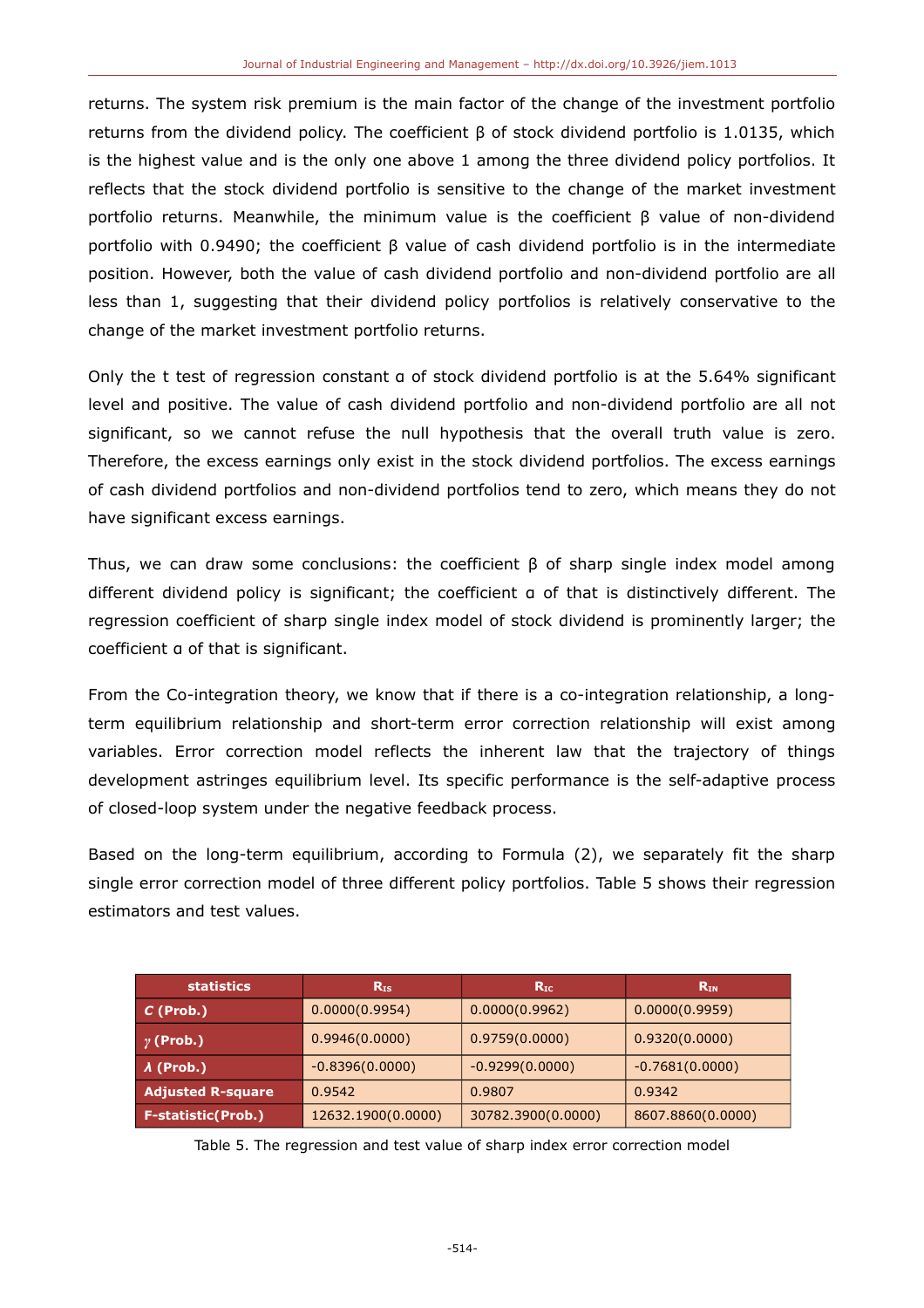In table 5, their F test values of the error correction model are significant; their p values are tending to zero; the values of adjusted R-square are all above 0.9, indicating that their goodness of fit are very ideal. Their intercept items *c* are all not significant. So we cannot reject the null hypothesis.

Their p values  $(y)$  are all tend to zero, indicating that their increments of market portfolio returns have great influence on that of the portfolio returns with different dividend policies. The regression coefficient so  $\gamma$  if different dividend policy portfolios are all greater than 0.9 and slightly less than 1. The order of their value size is just as that of regression coefficient  $\beta$  of sharp single index model. From big to small, the value is 0.9946 (stock dividend portfolio), 0.9759 (cash dividend portfolio), and 0.9320 (non-dividend portfolio). The regression coefficient  $\gamma$  of stock dividend portfolio is higher than that of the other kinds of dividend policy portfolios.

Their p value (*λ*) are all tend to zero. It means that error correction terms are the vital factors which influence the increment of stock dividend portfolio. More importantly, the data are all negative, reflecting the negative feedback attribute of error correction and meeting the mathematical properties of the system stable convergence. The results further prove that there is an obvious co-integration relationship among variables.

Therefore, it concludes that the coefficient  $\gamma$  of different dividend policies is significant, and is distinctively negative.

### **4. Conclusions**

With the analysis and significance test of the least significant difference method, sharp single index long-term equilibrium model and error correction model, we come to the following conclusions:

## **4.1. The stock returns between different dividend policy portfolios have significant differences**

In the t test of return rate with the least significant difference method, it has the refusal of null hypothesis that the differences between different dividend policy portfolios are zero. Listed companies with different dividend policies have significant differences in their stock returns. And stock returns from stock dividend policy is obviously higher than that from cash dividend and non-dividend policies.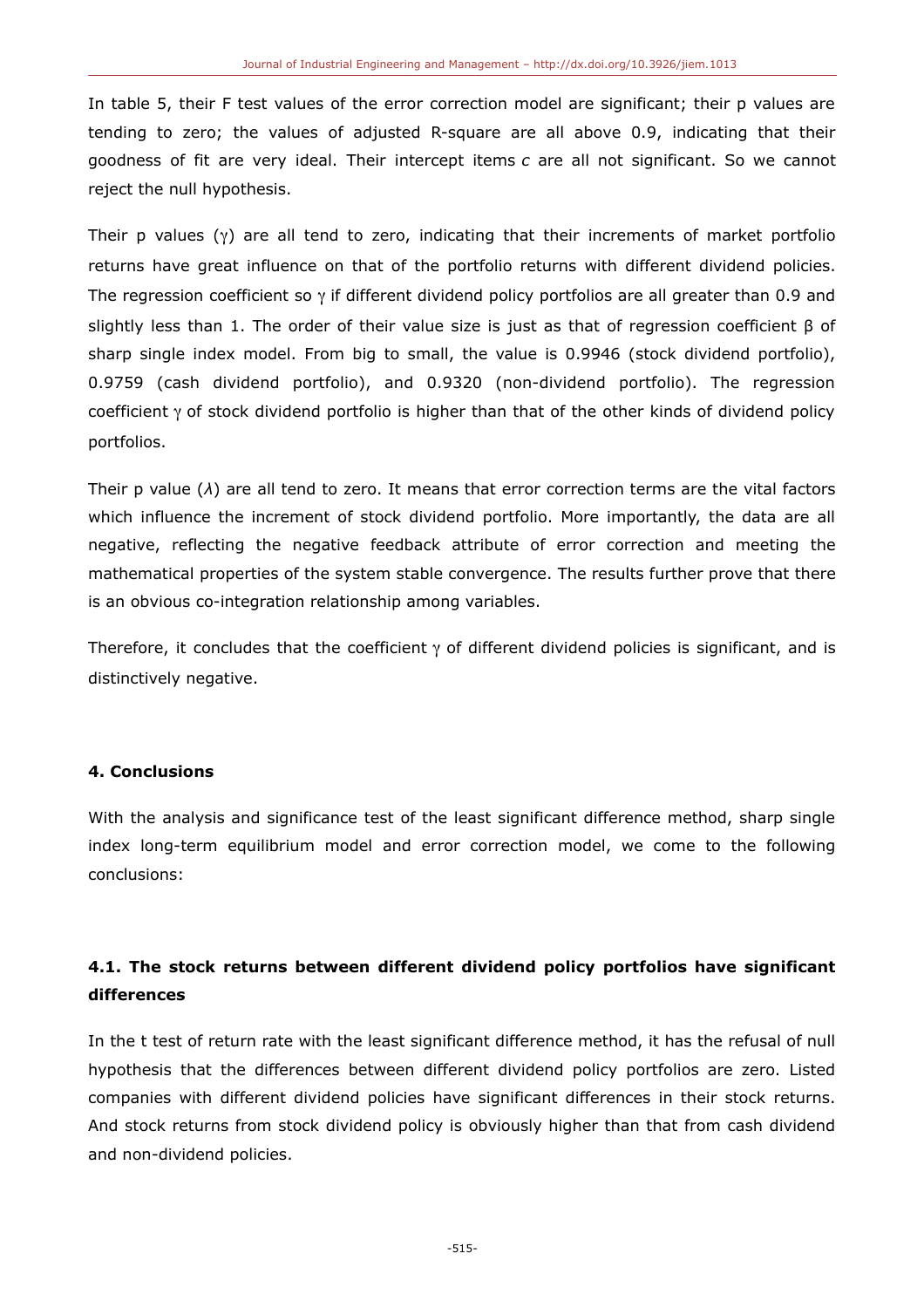#### **4.2. The stock dividend portfolio has obvious excess earnings**

In the sharp single index long-term equilibrium model, the regression constant α of stock dividend portfolio is the only one at the 5.64% significant level and positive. And that of other dividend policy portfolios are not significant. So we cannot refuse that the null hypothesis is zero. Therefore, in the sharp single index equilibrium model of three different dividend policy portfolios, only stock dividend portfolio has obvious excess earnings.

### **4.3. The stock dividend portfolio on the fluctuations of the market portfolio returns is the most sensitive**

The elastic of coefficient β of sharp single index long-term equilibrium model of stock dividend portfolio is the highest. Meanwhile, its regression coefficient γ is also the largest one. The result shows that whether from the long-term equilibrium or short-term fluctuation perspective, stock dividend portfolio belongs to the more active stock property of listed companies, these companies have higher risk premium than companies with the other dividend policies.

### **4.4. Three kinds of dividend policy portfolios all have significant negative feedback attributes**

The regression coefficient γ of sharp single index error correction model of three different dividend policy portfolios are distinctively negative. The result indicates that three kinds of dividend policy portfolios all have the tendency of returning to their inherent fundamental value. The reaction behavior of ordinary investors for different dividend policy may make the market price fluctuate within a certain range in a period of time, but under the negative feedback mechanism, the market price eventually return to its fundamental value. Due to irrational people and the market's incomplete arbitrage, the market price of the stocks and its portfolio will deviate from its inherent fundamental value. However, under the negative feedback mechanism, the basic value is still served as the center as well as the gravity line, and eventually it converges to the fundamental value.

In conclusion, there is a significant dividends catering in Chinese stock market. The preference for cash dividend is a classical irrational behavior. The stock investment income of cash dividend portfolios is significantly low. The stock investment income of stock dividend portfolios has significant advantages.